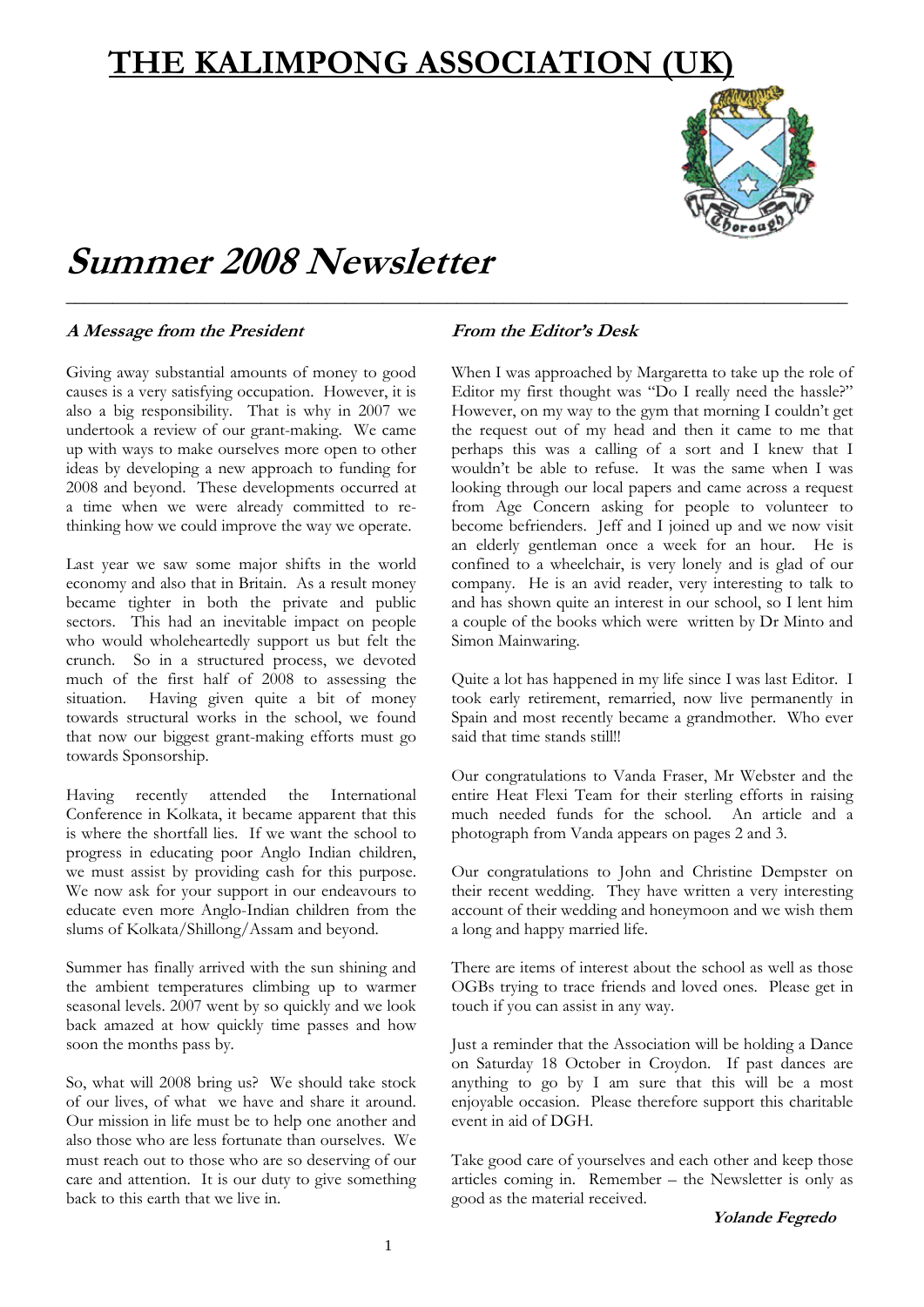May the rest of the year be good and kind to you and may you walk this earth with confidence as it is an open door before us, an open door which each of us must pass through but once; the opportunities to do good must always be taken. There will be chances to do good, to help our fellow man; so let us use each moment of the remaining months of 2008 to do the very best we can, whenever we can.

#### **Margaretta Purtill (Byers)**

#### **BIKE BENGAL 10 – 16 FEBRUARY 2008**



Back in Scotland and a world away from India, I am toiling to express what the ride has been like and what it meant to me. Walking around my little garden, and seeing the changes in the last two weeks, the snowdrops dancing with the gusts, the bright colours of the crocuses and the swollen heads of the daffodils …. I flick a switch and I get instant heat, the washing machine does my laundry and I climb into a warm bath, no effort or worries. I have so much.

And then I remember the vast wheat, lentil and paddy fields en route to Kalimpong ….families sitting in the nursery fields in Bengal picking saplings and bunching them into little bundles, the farmers bending over the paddy fields, planting with precision and speed the saplings and then seeing the next field in a more mature stage and then the next ready to harvest and the next field bare following the harvest and the next being ploughed by bullocks to prepare for the next planting!! In a few months all these plains would be flooded by the monsoon rains and perhaps crops lost or should the monsoons be late then crops would also fail. We passed palms laden with coconuts, and trees heaving with papayas and bananas and the closer we go to the foothills, the start of the miles and miles of tea gardens waiting for the pluckers who would start handpicking in a few months time. Accompanying us on the highway was every form of transport carrying the harvest of the fields and fish caught in the tiny little ponds. We saw bicycles carrying kid goats in jute sacks on each side of the back pannier and also carrying up to a family of four. Children were working in the fields and not at school. Homes were simple, made of mud and people bathed in the little ponds where clothes were washed by hand. Cyclists and people on motorcycles and scooters would accompany us asking questions. Truckers and bus loads would wave to this spectacle of veterans with safety helmets and cycling shorts, quite an alien sight to most.

Whenever we stopped crowds of locals would appear to just look, some would ask about the bikes, touch them, move the gears (not good when they were not moving), and then just sit and keep us company till we moved on. When I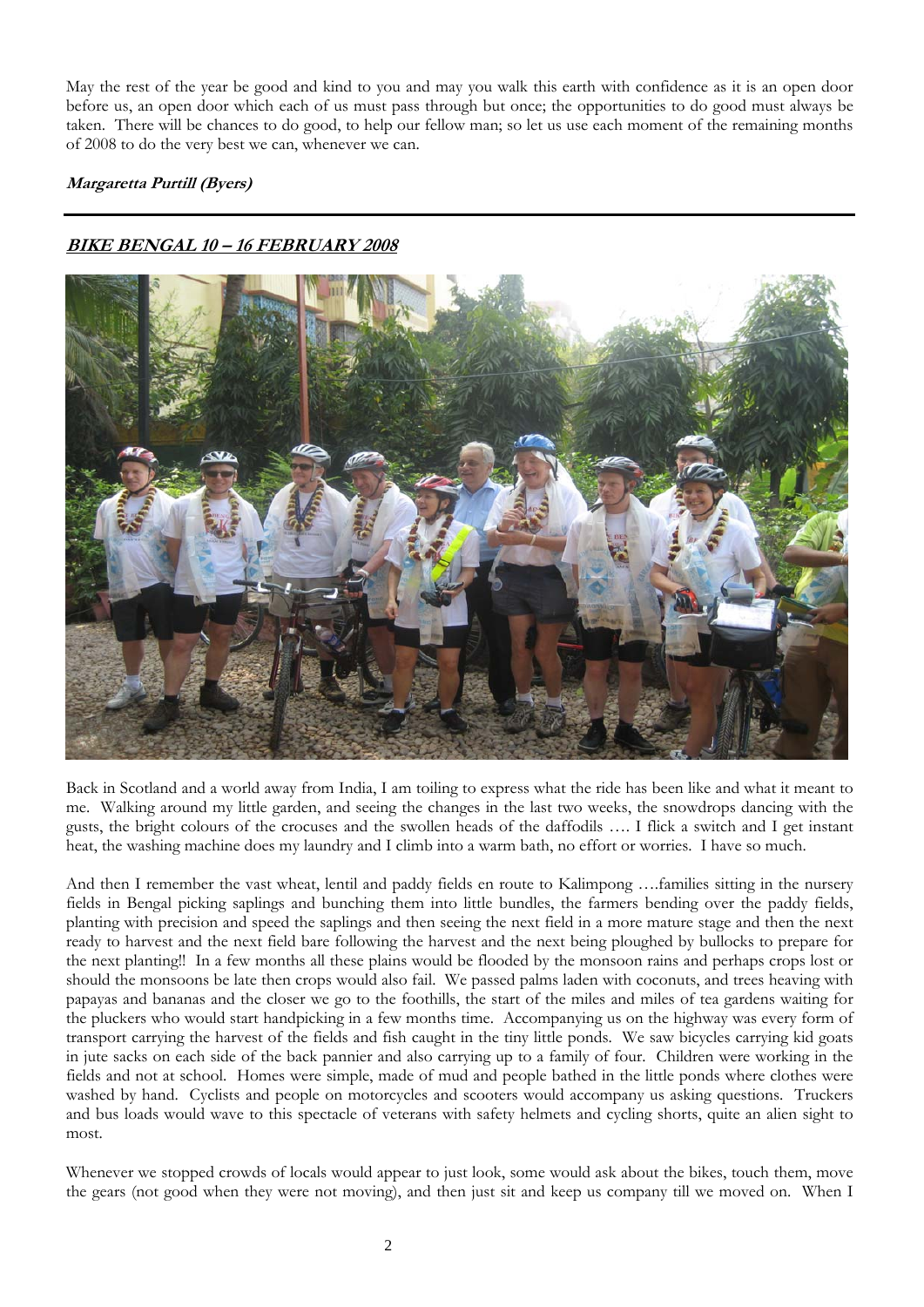explained in my best Hindi that we were cycling to help poor children go to school, it somehow seemed an empty explanation as all the children around us were in need of exactly what we were trying to achieve.

Our trek team, Heat Flexi Team, as they called themselves ensured our safety, comfort and kept the kitchen tent working hard to match our appetites, well mine I guess as I ate like a horse!! A mixture of Nepali, Sherpa and Bengali staff, their faces were a joy to see at the end of each day's cycling. The vision of our tents neatly prepared with the "toilet tent" and "bath tent" ready on our arrival was a reassuring and welcome sight.

Our leader, organiser and inspiration Rev. John Webster maintained discipline and harmony and entertained us at each day's end, and if anyone was losing heart and could not face the next day's pedalling, he would soon dispel any thoughts of quitting. I know that for some it was lots of enjoyment and a little effort and for others the effort was greater than the enjoyment but ten veterans set off and ten made it all the way.

Our shaky start out of the bustling city of Kolkata on day one was soon forgotten as we clocked up the first 66 miles. Thereafter it never seemed as tough, until day six when we cycled for 84 miles in seven hours. The weather was perfect, warm and sunny and the rest stops were regular. I drank lots of "chai" (sweet Indian tea made with milk and with a hint of root ginger). I soon earned the nickname of "Vandaloo" as I was always looking for the next convenience. I guess for the two women in the group, we did have to make more of an effort to find somewhere private and so we would enter the homes of the villagers and be welcomed to use their facilities. As a midwife I was fascinated with the babies and would love to hear the birth stories. But John would push us on to the next stop.

Phoning home was a pleasure and a daily contact with a colleague at work meant that my story was being shared and I was getting lots of encouragement. The map on the wall was marked as a guide to my progress. Andrew, the true cyclist in the group would race ahead at times and mark on the road in bold scrawl when we reached, 400, 500 then 600 kms (it always sounds better than miles)!

The final day must be described. It started off fairly flat for the first twenty miles, then we hit three inclines of about 500ft with the joy of the freewheel down the other side. Monkeys sat nonchalantly on the roadside chattering as we raced past them. Then it was the big climb after lunch. I shovelled down as much food as I could handle, filled my water bottle and then once we crossed the Teesta Bridge it was each cyclist to their own pace. The climb ahead was 4000ft and over ten miles with most of the gradient at 10%. I knew that Andrew was ahead and would make the climb. I had done a deal with myself that I would cycle a mile and then walk the next but with a mantra I chanted "Thank you Archie, thank you Allister, thank you Gavin (my cycling trainers), thank you Gemma (my spinning class trainer) – I kept the bike going because if I had stopped pedalling I surely would have gone backwards. One hairpin bend loomed steeper than any other and I was ready to get off the bike but I remembered Allister saying don't look any further than the road in front of your wheel and one hour and forty minutes later I cycled into the town of Kalimpong. I had done it all, much to my own amazement and felt on top of the world, well we nearly were!!

The rest of the group also made it combining some cycling and walking, pushing their bikes and I know the effort was as great for them. We only had the walk through the town and then the last 500ft more to go to get to the Homes. The welcome and march through the town was uplifting, the school Pipe Band leading us brought a tear to the eyes of the grown Scotsmen. The Principal of the Tibetan school in town, a former pupil of the Homes, had his students lining the road to welcome us and garland us with "Khadas" (a silk scarf which welcomes and honours us). Then the last two miles up to the school, a steep ascent. It was easy considering I had done ten miles of the same already. The welcome at the Homes was heart warming. Seeing the children, hearing the welcome speech from the Bursar and Principal and then the tea and cakes ….. we had come 412 miles, a journey symbolic of the one the school children make to the Homes from the streets of Kolkata to the lofty foothills of the Himalayas. It had been worth every painful muscle, sleepless night, mosquito bite and aching body. All the hours of training in Scotland had been worth the wonderful journey we had shared with new friends, cyclists and the Heat Flexi Team.

I know that for me it has been a wonderful experience and to think that it will raise funds for Dr Graham's Homes, a place that was my home for so many years. Thanks to you all for the promise of sponsorship and to those who have already given generously. Thanks also to the school friends in India who welcomed us in Kolkata, Siliguri and Kalimpong and contributed to swell the funds raised. At this time I can tell you that over  $\text{\emph{f}}3,500$  has been raised and as a group we hope that we have raised over £30,000. Children at Dr Graham's Homes are ensured an education and preparation that will help them live lives of worth and in turn help others. Thank you for helping to make this possible. However, I have been disappointed at the lack of OGB support. This is not a criticism, but it is a general malaise within a powerful group who can make such a difference to the Homes. Criticism of the Homes is made by OGBs who do not offer support. Anyway I had a wonderful adventure and it was good to be back in the Homes.

#### **Vanda Fraser (nee Goodwin)**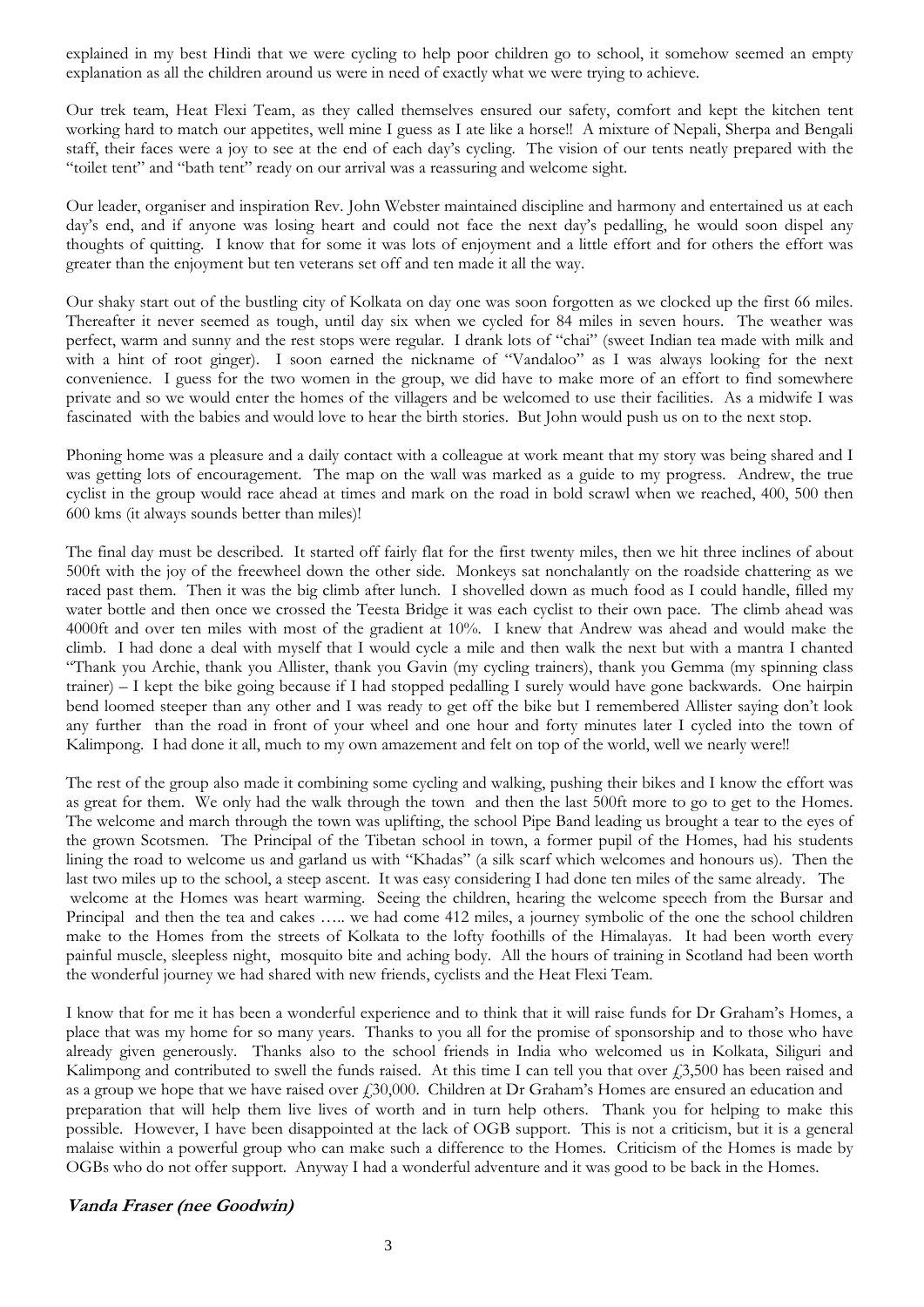### **WEDDING BELLS**

I am delighted to tell you that Christine and I were married in a hilltop retreat in the Daintree Rainforest overlooking the Coral Sea in tropical North Queensland. Though Christine and I did not have our immediate family and friends with us, Carmen, the owner of the retreat, did everything and more to make our day a most memorable one.

We flew Virgin from Perth to Sydney on the midnight horror (something which we will try never to do again … we were booked on the 08.00 hours flight but some four days before our departure date the airline informed us that they had re-programmed the flight to midnight), and then from Sydney to Cairns. On arrival in Cairns we were surprised that our two suitcases were not to be found on the baggage carousel. We were quietly pleased that we had taken the trouble to carry our wedding gear with us, as I thought that our checked baggage would never return. But it did, on the next flight up.



A cab took us to the Cairns hotel for the night. Next day, after breakfast, we hired a Ford and drove towards the Daintree, stopping en route first at Mossman to discuss the marriage ceremony with Rosina Santarossa the Marriage Celebrant. As we had time on our hands, we took a detour to see Mossman Gorge, and this was well worth the time. Then back onto the Captain Cook Highway which has the Pacific Ocean on one side and, invariably, fields of sugar cane on the other, to Port Douglas, where we stopped for lunch. It was a lovely, warm, and sunny day. Back to the highway and, before the Daintree Village, a road sign indicates the route to take to get to the Daintree river crossing. The ferry taking us across the estuarine crocodile infested Daintree River is unique and is of the cable variety type having a flat top. The cars simply drive onto the ferry on one side of the river, the ferry hauls itself across the river, and the cars drive off on the other side. The charge was \$18 for a return trip. On the other side, the Daintree Rainforest side, the road is different. It is still a sealed road of course, but it is narrower than the highway and has the rainforest encompassing it. It reminded me of the drive from the Teesta Bridge to Kalimpong, though not having the gradient of the latter of course. Unfortunately, here too, in this most beautiful of forests, the authorities have had to put in speed bumps to slow vehicles down to protect the animals of the rainforest, and especially, the endangered Cassowary. And, also to attempt to curb the hoon tendency in some of us.

We should have found our retreat sixteen kilometres from the ferry crossing, but we had forgotten about the sixteen k's bit and simply motored on, until common sense told us that hey, we should ask someone where to go. What followed, of course, is we had to do a 'U-ee' (a Kolkata turn as Christine puts it) and that is how we go to Cockatoo Hill Retreat – and what a place it is.

Set on a ridge overlooking the emerald rainforest canopy, this wonderfully secluded hilltop retreat is an escapist's Eden. Our residence was the third one of four thatched tree lodges beautifully styled with king-size hand-crafted beds veiled in a swirl of muslin, softer under-bed lighting and polished timber floors. Full height glass doors opened out to a private balcony, or you could, from your pillow, watch the ever-changing moods of the sun, the forest and the sea. I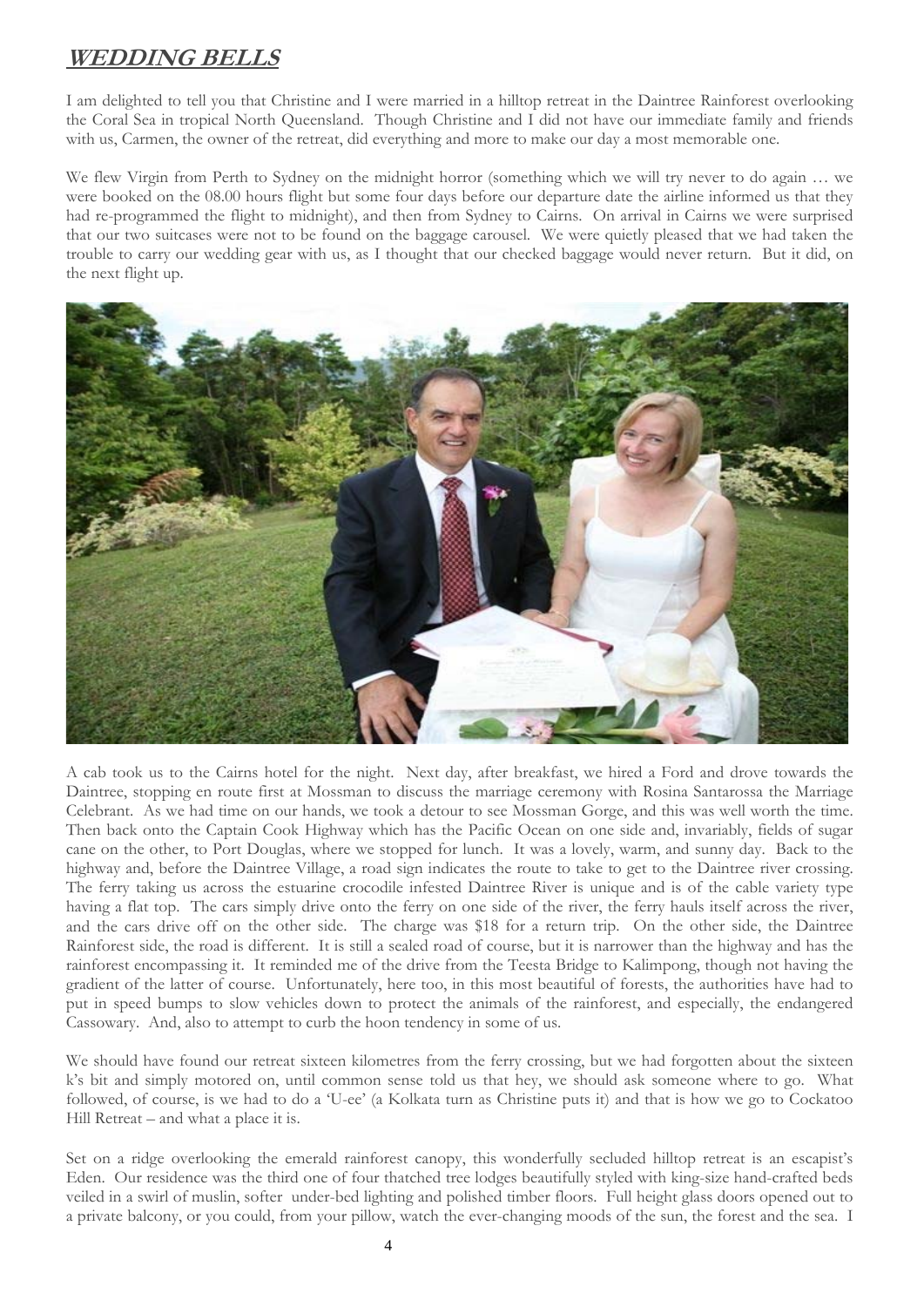recall one night watching a full moon waxing away while we sipped wine. We listened to the rainforest, watched ships ever-so-slowly sail by on the Coral Sea, and waited patiently for the fantastic Cassowary bird to walk by on the forest floor. But it never made an appearance and we never did get to see this remarkable bird.

However, we did get to swim in the wet-edge pool with its cabana bar, and enjoy the garden and the surroundings – see the web of the golden orb spider and a frog or two attesting to the health of the area – and butterflies of great variety, the most magnificent of which would have to be the Ulysses with the iridescent blue and also the Cairns birdwing which has a black green and yellow colouring. In the morning the birdwing butterfly is slow, waiting for the sun to warm it up I guess, after which it flies around with far more zing. On our fourth day, a brush turkey scampered around the forest floor close to our cottage, while above, cockatoos squabbled and flew around in pairs.

Has anyone been to the Daintree rainforest? I had not, and did not think much of all the hype about it, as a forest is a forest and that's it as far as I was concerned. One saw forests while driving to Kalimpong from the plains and then going back down again to Siliguri and Bagdogra and that was quite something in my opinion. But should you be fortunate enough to visit the Daintree, you will see that it is quite unique, and most beautiful. It is, I am told, the only rainforest in the world that comes down to meet the reef, and the result is a sight and an experience not to be missed. Owners and managers of the businesses in the Daintree told us that not many Aussies visit and that it was far more likely that overseas tourists did. This is a shame.

In the Daintree there are many things to do and see. The Marrdja boardwalk, a free tour, has signs, diagrams and pictures illustrating how the mangroves came about, how they work and how they continue to survive and the necessity of having them in the first instance. It astonishes me the impact that mangroves have on both forest life and on us.

The Discovery Centre tour costs about \$30 and is another good one to do. You are able to do a treetop walk and there is also a large tower that rises way above the forest. Like the Marrdja one, there is a boardwalk and in both these areas of the rainforest, the boardwalk, is necessary, to prevent people inadvertently destroying the forest. The Marrdja one is in the main a mangrove section while the Discovery Centre is chiefly central forest.

The Cooper Creek Guided Wilderness tour costs \$40 and is another good one to go on. Prue was our learned guide and I guess there is very little indeed that she does not know about that ancient forest. I was most interested in all that she pointed out and was fascinated by her knowledge of the forest, its history, and the particulars of the vast variety of the plants contained therein. One could, really, listen to her for hours as she takes you around on the walking tour, but the tour duration is two hours. She must have liked the seven of us in the tour group because it was three hours by the time we returned to the starting point. Our group consisted of a husband and wife with their daughter (a solicitor) from the UK, an elderly retired couple from the USA, and Christine and myself.

You will see massive mahogany trees worth \$40 – 50,000 each (a pie in the sky price as they will never be harvested, the buttressed roots of the ancient yellow pender trees, giant strangler figs, and palms the like and variety that I doubt you would have ever seen before. Imagine standing in a forest that is 130 million years old. Epiphytes flourishing in impossible positions, the old and giant tree that George Clooney stood in front of for the film The Thin Red Line. When Prue pointed this out to the group I guess everyone promptly took their cameras out and had their photographs taken in exactly the same place, much to the amusement of Prue.

The owners of the retreat that Christine and I stayed in also have a secluded self-catering cottage along a lovely section of Coopers Creek, a freshwater stream. If there are any words to describe this place it would have to be a little slice of heaven. Carmen, the owner, gladly showed us around before the new guests arrived and we decided then and there that this is where we would return to, possibly for our first anniversary. The property greets you with a kilometre of arched palms creating a green tunnel. At the foot of Thorntons Peak, it has the Cooper Creek flowing gently by. Due to the minerals in the river, the water is of a blue hue and the scene is one of great beauty. It is not the blue of the ocean or of the sky for it is clearer than these. It looked like pure crystal and we marvelled at the sight of it. Christine slipped into her swimming 'cossie' and slid into the clear clean water. Fully grown turtles the size of one's palm, with their young, together with a variety of small fish, were in the water with her. The creek is of course surrounded on all sides by the rainforest with all its diversity and beauty. The Daintree rainforest is a lowland rainforest and is typified by large leaf foliage, of strangler figs and woody vines, of fan palms and trees with buttressed roots. [The tree that George Clooney stood in front of was such a tree, and it is a giant.] This self-catering cottage is a peaceful place, perfect for a couple, with not a chance of being disturbed, except by the fauna of the rainforest itself. To stay here you would need to bring in sufficient stores for a few days or a week or whatever, from Cape Tribulation, or from the town of Mossman. A limited variety of groceries are available from a small store at the petrol station a few k's away back on the main Daintree road.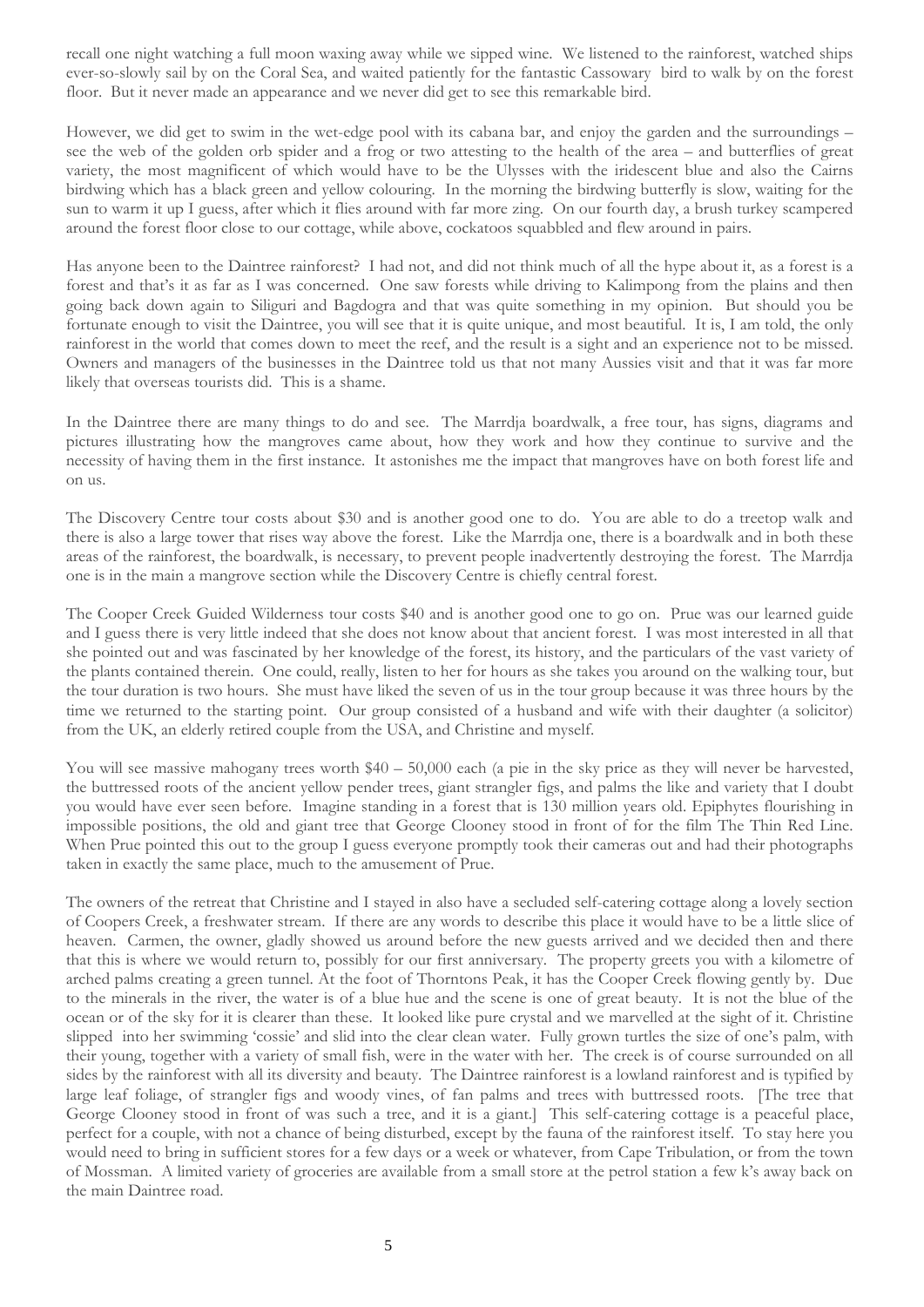After being shown around the cottage and having a swim in the creek we left Carmen at the cottage as we had to get some lunch. After lunch we went on the Wilderness Tour and on our return to the hilltop retreat Carmen asked us whether we had come across the Cassowary birds. We had not. What had happened was that after we left Carmen at her Coopers Creek cottage, her two guests had shortly arrived and as they were being settled in, not one but two Cassowary birds had simply wandered onto the property. The guests had, on an earlier visit the previous year, stayed at the hilltop retreat and no matter how many times they had hoped to see the Cassowary, none had presented themselves. And now, in the first ten minutes of the very first day of their second visit to the Daintree, a mating pair had come along. Carmen and her two guests, were, to put it mildly, gob smacked at this most rare sighting. Apparently the Cassowary is the only inhabitant of the rainforest that has a very large liver which enables it to metabolize the toxins contained in about 37 varieties of poisonous rainforest flora. They are the seed dispensers and play a vital role in the forest. If the cassowary bird is lost, that is, wiped out; the rainforest will be wiped out, too. Far too many are being killed due to collision with vehicles, by domesticated dogs, and by the antics of the feral pig. There are feral pigs in the rainforest and unfortunately, they are doing exceptionally well. They breed like hell and cannot be culled even though they cause extensive damage to the rainforest flora and fauna. The very rare Cassowary lives on the rainforest floor and really do not stand a chance against the feral pig. The army should be called in during the summer; the army should wait along the rivers and creeks of the rainforest, and cull as many of the feral pigs as they can. However, the government will not do this. They ring their hands about the plight of the rainforest and of the endangered flora and fauna, put restrictions aplenty about human settlement in the area, and yet will do absolutely nothing about the very big problem of the feral pig. It makes no sense.

There are many activities on offer in the Daintree. We went on the Daintree river cruise and our luck was in as we ended up seeing seven crocs, including Fat Albert and Gummy (it had lost some teeth). There are jungle canopy surfing and walks on pristine beaches and eco-friendly boat rides on the river, kayaking on the Coral Sea, an insect and butterfly museum, 4wd safari tours and aboriginal culture to learn about. Walks through old growth rainforest on natural trails and on boardwalks, and views and sightseeing. Well worth a visit.

Incidentally, when we received our Marriage Certificate a few weeks after our return to Perth, we were disappointed, to say the least, that the certificate from the Queensland government department had no less than five spelling errors. We remembered with great clarity that the Marriage Celebrant and we had gone over the details of our names and our places of birth and where the marriage ceremony took place etc., and double checked all the entries, and yet we still received it with mistakes! We returned the document highlighting all the errors together with a covering letter demanding a marriage certificate with no errors in it. We hope that we do not turn blue holding our breath, waiting….

Our garden is looking bare as all the leaves have fallen off the deciduous trees, the trails of pumpkin plants have been removed, the rose bushes and grape vines pruned. I've completed the small low brick wall in the back to keep the lawn out of the garden beds and the garlic bulbs are doing exceptionally well under the rose bushes. Two additional Avocado plants that we knew nothing about have sprung up near the bare fig. The saplings, apart from the Mulberry and Macadamia are not doing as well as we had hoped. The mango plants have an unseasonable flush of growth and the dwarf peach and nectarine are still, well, dwarf. The guava gave us a few large fruit (much to the delight of Errol and Nurinissa) and we expect the same this year. Some of the jalapenos had bugs in them and the snails have definitely doubled in numbers. We installed a small frog pool in the side garden and incidentally harvested 37.97 kgs of pumpkins this year, which is up from the 15.45 kgs we were lucky to get last year. Your favourite pumpkin recipes are welcome!

We leave for a Globus tour of the UK in three week's time and are looking forward to it. Suzanne, Christine's middle daughter, is still with us at home and assures us that the house and garden will be well looked after. In time to come when (and if) Sue eventually leaves the nest, we will look at house-swapping when we holiday abroad. We know a couple who have done so, twice now, and it has worked very nicely for them.

On the 26 of last month Douglas Van Steensil and his wife Yvonne (Sampson) held a momo night at their home. You have no idea just how generous a couple they are, nor how versatile and what accomplished cooks they both are, too. Douglas has that green thumb of his and his back garden is, for the most part, full of fruit trees. Luckily we got an invite to the momo evening (they have one quite regularly) and also attending were Yvonne's sister Joy Surin, Ivan Smith and his sister Irene, Quirt D'Rozario and his lady, Richard Stokoe, Errol and Nurinissa Webber and their two great sons Jonathan and Nathan. Betty Robinson (Langham), Dudley and Valerie Appleby, and ex-teachers Patrick and Carol Freeze. Errol and Nissa opened a couple of bottles of bubbly and the entire gathering toasted the newly married couple (us). Douglas and Yvonne are having a lunchtime barbecue at their place on Saturday 2 August as their eldest daughter and family are visiting Perth from Canberra.

#### **Christine and John Dempster**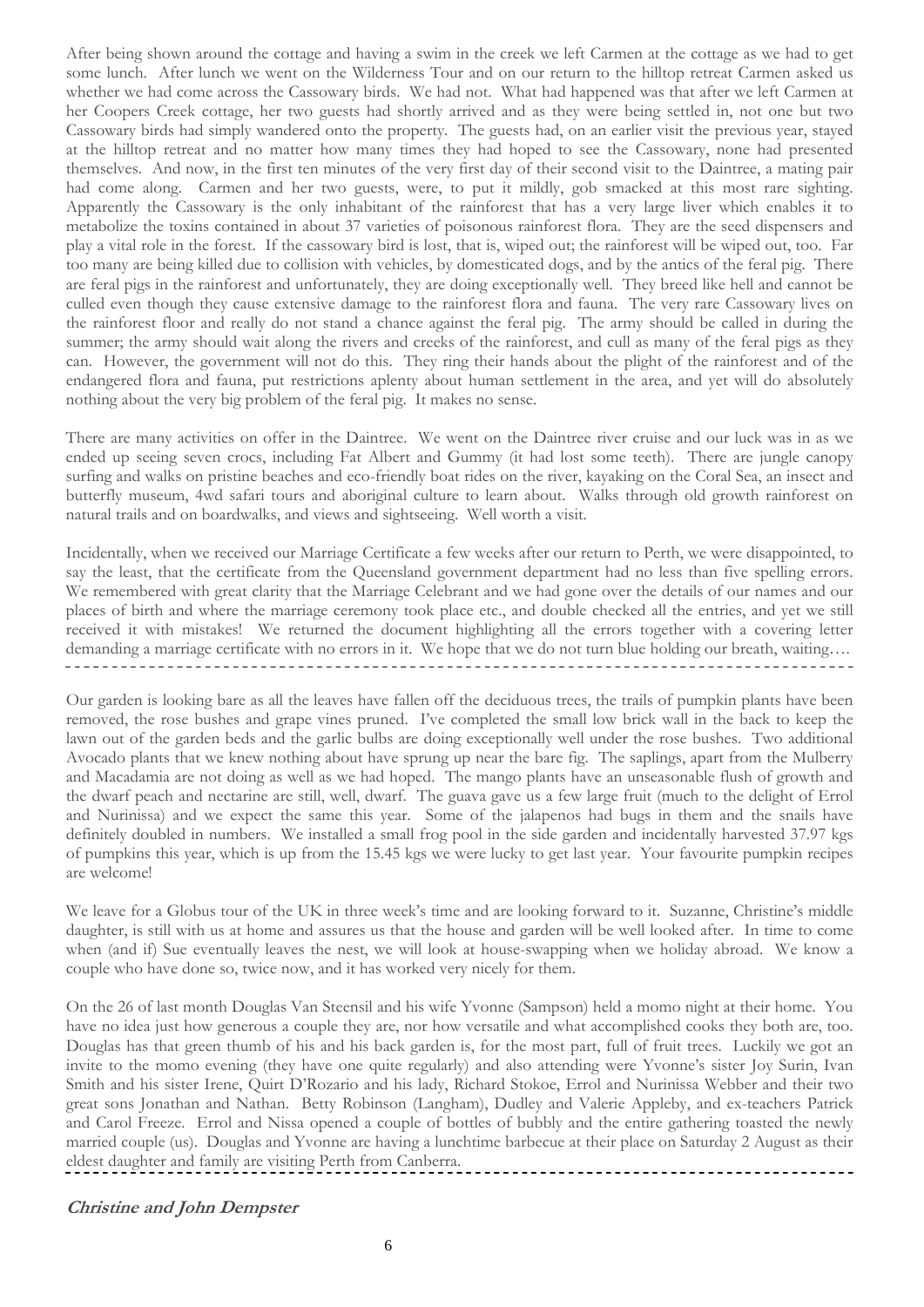#### **Hill School bats to forge UK ties – 04 April 2008 11.04 p.m. – [www.telegraphhindia.com](http://www.telegraphhindia.com/) Rajeev Ravidas**

"Kalimpong, April 4: Dr Graham's Homes today played hosts to a cricket team from Cockermouth School in Northern England to foster ties between the two institutions.

The boys from Cockermouth played two 15-over matches as part of a tri-series. They beat Dr Graham's Homes by 25 runs before losing to St Augustine's School by 33 runs. Graham's Homes, however, had beaten St Augustine's by 18 runs a few days ago, which meant all three teams ended with one win each. The 15 English students accompanied by two teachers arrived here from Calcutta last evening after playing two matches against Future Hope School and Calcutta Cricket and Football Club earlier in the week.

"This is an attempt to encourage links (between the two schools)," said Peter French, the Assistant Head Teacher of Cockermouth. "Our kids will gain by interacting with different cultures. Broadening their horizons is an important part of education." The English students, for starters, seemed focused on broadening their cricketing horizons.

"There is nothing like playing in conditions very different from home. To bat for 15 overs in 35-36 degrees Celsius (in Calcutta) was difficult," said Hugh Gimber, a 17 year old left-hander, who sounded as if he was still smarting from the losses against the two Calcutta teams. "Had the same teams played in England, the results would have been different," he added.

Gimber, though, seemed to relish the cooler climes here and scored 48 fluent runs against Graham's Homes. His drives flowed as smoothly as the poetry of another native of Cockermouth, William Wordsworth.

Unusual for this time of year, the ground was covered with fog for the better part of the first match. It prompted David Foning, the Bursar of Graham's Homes, to say to French: "Peter, didn't I tell you not to bring the English weather along with your team!"

Foning said a team from Graham's Homes could pay a reciprocal visit to England next year. "It could either be our cricket or football team. This is in keeping with the recent efforts to revive educational links between the UK and Kalimpong" he added.

"Such exchanges will do a world of good to our boys," said Rocky Chhetri, a teacher and the Cricket Coach of St Augustine's."

#### **The above article was sent by Freddie Strong.**

### **KALIMPONG ASSOCIATION WEBSITE**

Dave Edmunds has very kindly set up and is maintaining a website for the Association. Members can download previous issues of the Newsletter, outstanding articles, notices and information on forthcoming events. Please take a look when time permits. The address is [www.kalimong-association.co.uk](http://www.kalimong-association.co.uk/)

Thanks Dave for all your hard work.

## **ASSAM COTTAGE APPEAL UPDATE: 25 JULY 2008**

The current donations received so far for the Assam Cottage Appeal fund, which celebrates its Centenary year in 2009, now stands at an impressive  $f_1$ 1,111.99. Note: This excludes donations recently sent to Vince (Treasurer).

Many thanks for your continued support – special thanks to Jean (ex-Elliott & Thorburn) for her generous donation received since the last update.

#### **Malcolm Johnson**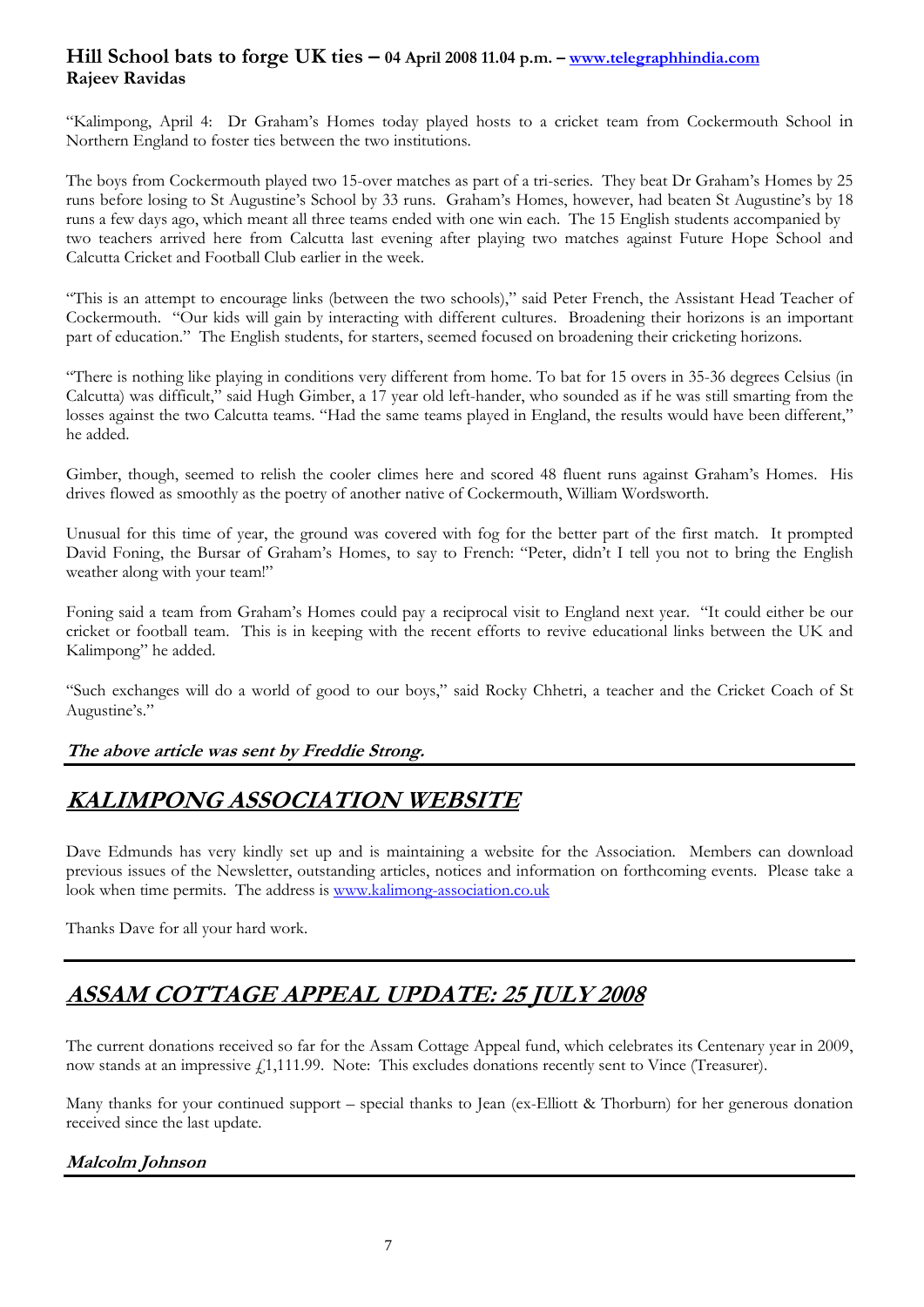## **OBITUARIES**

#### **BETTY McKAY (WALKER) – 1917 – 2008**

Beatrice McKenzie Walker was born in Sydney, Australia on 12 September 1917. After a long illness she died in Belmont, NSW on 6 February 2008.

She attended the Sydney Missionary and Bible College, and had originally intended going to China. In April 1940 she met Nan Kelly, who was home on furlough, and her husband Ted. They told her about St Andrew's Colonial Homes, and by September that year she was on a ship to India. The war in Europe had made it difficult for the Homes to get staff, and at that time Japan hadn't entered into the conflict, so Australia became a fertile recruiting ground. Betty spent her 23 Birthday on board ship.

Harold Goldsmith an old Homes boy (brother of Judy Bland) put her and Tina Coutts on the train in Calcutta for Siliguri and Kalimpong. Betty was appointed Assistant Housemother in Mansfield cottage under Ella Horgan. Shortly afterward she joined Dulcie Penny in Lucia King. A lifelong friendship developed and every year from the first publication of "Thomas the Tank Engine" books, Miss Penny sent Betty a copy signed by the Author Rev. Awdry who was Miss Penny's cousin.

Mr Purdie then appointed Betty as Housemother of Calcutta Cottage which was a small boy's cottage. Here she was joined by Connie Freestone newly arrived from Croydon College in Sydney. However, around 1948 Calcutta was made into a normal cottage with big and small boys. Betty transferred to the recently reopened Edinburgh Cottage. A gifted musician and singer, she often sang solos in the Church and at concerts.

Returning from furlough she met Stanley (Scot) McKay, the Chief Engineer on the ship. They married in the Katherine Graham Memorial Chapel in 1952 and returned to live in Australia. They had three sons and adopted three daughters.

#### **George Smith**

### **MICHAEL SMITH – 1948 - 2008**



Mike was such a dear friend to me. We first met a long time ago in 1955 when we were just seven to eight years old in Scottish Canadian Cottage and it so happened that we were in the same class, 3rd Babies as it was known then. Third Babies would be the equivalent of Class 1 in the Kindergarten.

Those were the days when the world was at our feet. We had no worries; the cottage aunties would take care of our comfort and security and if you could call it "worry", the only fear we had was being rejected by our girlfriends or rather the girls we had a crush on. Life was beautiful; the future was ours for the taking.

Life in Kindergarten was enjoyable and what fun Mike, John Doyle and I would have. John was another friend of ours also in the same cottage. I can recall the times when we would sneak into the Teacher's Common room during morning break and help ourselves to a teaspoonful or two of sugar which we would share behind the classroom wall. It was all great fun and it never occurred to us that we were doing wrong but that it was plain mischief.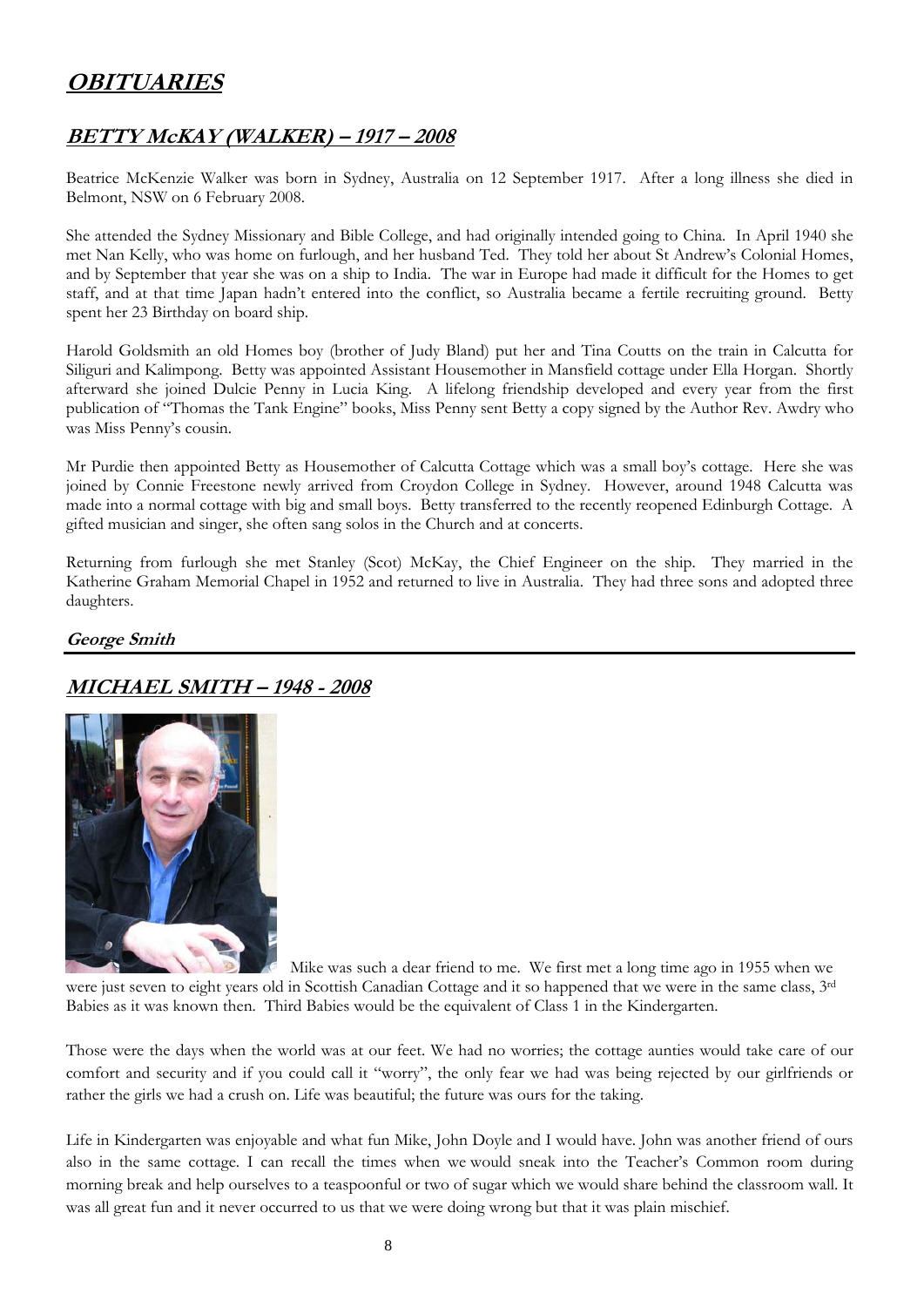About 1959, Mike and his eldest brother Wilfred were shifted to Wiston Cottage but Mike and I maintained our friendship all those years until the early sixties when there was an exodus of Anglo Indians from India and Mike's parents also decided to leave for England. We kept in touch by mail for several years but Mike not being a great correspondent, gradually stopped writing and we lost contact.

I learnt about Mike again some ten years later in 1972 when I met Eddie Lamb in Kalimpong during the Home's Birthday celebrations. Eddie and Mike's father Hector happened to be friends and contemporaries in the Homes. It was during my first visit to England in 1975 when Mike and I renewed our friendship. By then Mike had returned to "Civvy Street" after a spell with the Royal Air Force, mostly in Cyprus. I should mention here that his brother Wilfred, who was both his hero and mentor, had died tragically in an accident in the early 1960s while serving in the Royal Air Force. He was only 20 at the time.

We kept in touch ever since and every year or so when I would visit London, we would meet up in his house or in London in some of the quieter pubs and drink beer to our hearts' content and talk about old times, our families and children and of course about other things that men like to talk about!

As I had my three children educated in England, I needed a local guardian and so it was that I turned to Mike to be one of my children's local guardians and he did a tremendous job. Those were happy years when Mike had a beautiful home with wife Janice and the two children Paul and Tammy. Whenever my children returned to India for the holidays which were as often as three times a year, Mike would pack a whole lot of goodies like chocolates, sweets and video cassettes that he had recorded from TV programs, as movies on video cassettes were very limited in those years. The popular TV shows were The A-Team, Knight Rider and Air Wolf, and I still have these in my video library.

Mike was a man who kept his personal problems to himself. He never once mentioned to me that his marriage was in trouble until one summer when I visited him at his house to find that Janice had left the family house. They had separated. I could see that it broke his heart but somehow he kept it to himself. However, whenever we met, he would still call Janice over the phone and later would ask me to speak with her as well. He never thought of remarrying but kept himself busy with his grand children.

The last time Mike and I met was in the summer of 2007. We met several times in the various pubs of London off Oxford Street. My daughter Jeannette, who had become very close to Mike invariably, joined us. She was in our company often and Mike enjoyed teasing her and also having great debates on the current affairs of the country, over several pints of beer and a plate of bangers and mash, (my favourite pub food) we spent time together! My last pub meeting with Mike was in one of those on Paddington Street where we watched beautiful girls pole dancing. Mike always looked on the happier side of life and that's what I admired about him and that's how I would like him to be remembered.

On the night of Monday the 10<sup>th</sup> of March 2008, I received a phone call from his son Paul informing me that Mike had had a massive heart attack on Sunday night**,** at about 9.30 pm**,** from which he never recovered. Mike was 59 years old and just approaching his  $60<sup>th</sup>$  birthday. I could not make it to his funeral on  $19<sup>th</sup>$  March, but by daughter Jeannette was there to represent me. Curiously, she met Mike's elder brother, John, for the first time, but she felt listening to John speaking was so much like listening to Mike!

He will be much missed by his family, children, grandchildren and friends and especially by his mother Beryl with whom he was living.

I too shall miss Mike enormously. There was a very special bond between us. He was more than a brother to me; he was my very special friend.

#### **Robert Street (A Friend)**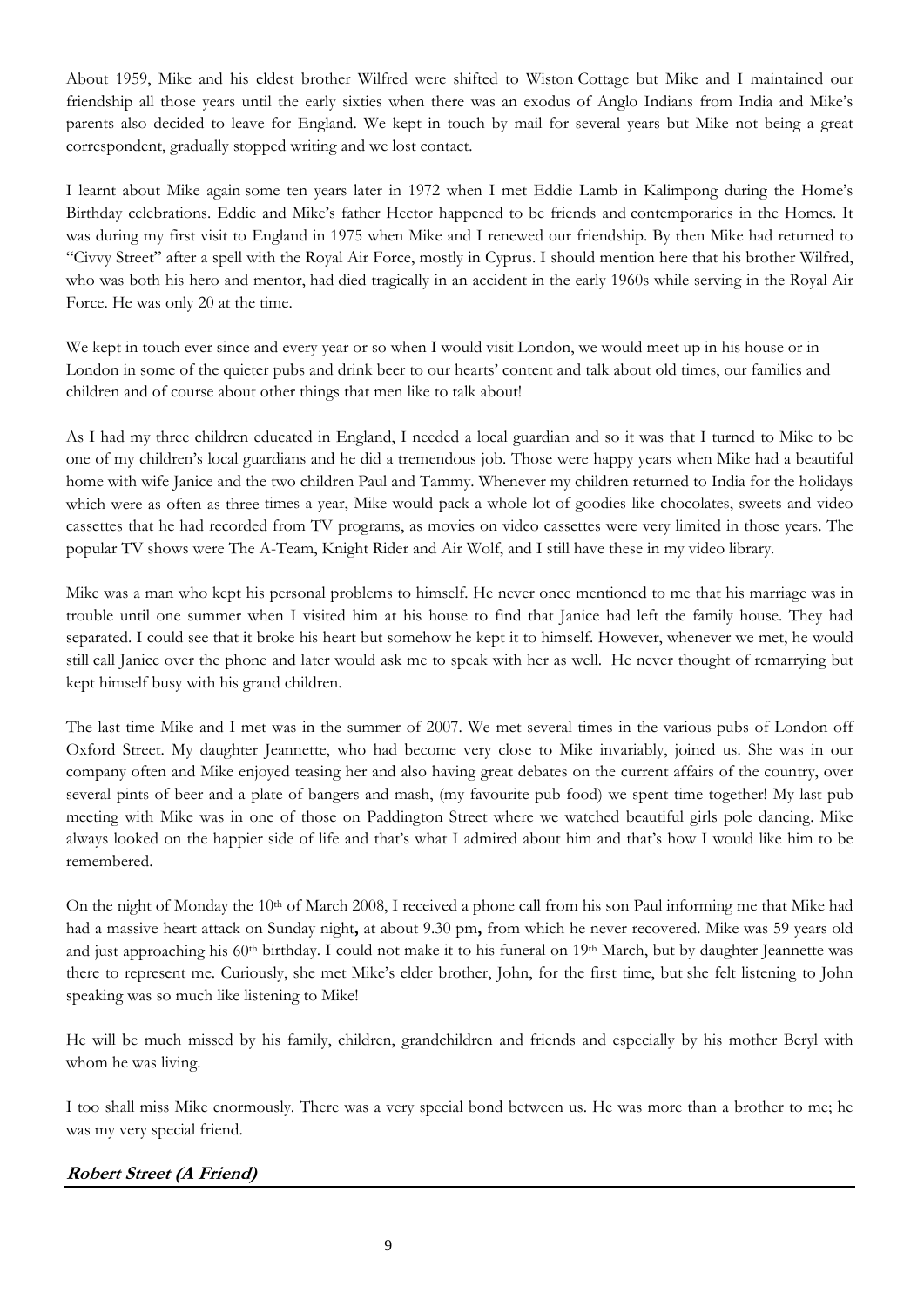## **NEWS FROM THE SCHOOL**

I send greetings from the Homes. It also gives me an opportunity to thank Margaretta and all the Office Bearers who give so much of their time to help raise funds for the Homes and to thank all of you who I know dearly. I love the Homes and would do anything for its future.

Things are somewhat difficult at Kalimpong presently with frequent 'bundhs' and new political shifts underway. In such times, closures are a measure of protest and we must cope. The Board would, however, like to set at rest any speculation and at the recently concluded International Conference made a categorical statement that we are committed to supporting the Homes in whatever way possible so that the Homes continues to grow in Kalimpong.

The Board does not envisage challenges that cannot be effectively met. Kalimpong has a very special meaning for all of us, in that Dr Graham founded the Homes on the hillside and it is here that the Homes have grown and served generations of children and the communities for over a century. It is unthinkable that the Homes can be delinked in any manner from Kalimpong. Whatever may be the nature of future political developments in the region, the Board is confident that the Government will ensure that there is law and order and protection to the lives of all. In recent years, several larger states in India have been divided into smaller states to meet local aspirations. Life in these states is normal and people and institutions are encouraged to go about their lives and work normally. Whatever may be the future developments in the region we are confident that normal life will not be adversely affected. Our stand is apolitical. Our purpose is to serve the interests of the children and other stakeholders and we will go about this task with commitment and dedication and always strive to promote the values that Dr Graham stood for.

Many broad issues were discussed at the International Conference and for the first time many local OGB Associations were invited to participate. The Board has also appointed a strong Local Advisory Committee to assist in the task of management of the Homes.

I am also pleased to advise that there are now over 400 supported children studying at the Homes and all are doing decently well. All 23 of our supported children sent up this year passed the Class XII Board Examinations which qualify them for college. Presently 41 children are in Colleges and are supported by the Homes. Hopefully, this year also a number of them will be admitted into college. Jobs in India are now quite freely available with the economy being so vibrant and offering so many opportunities to young people who speak English. This is therefore, a great time for our children and those prepared to work hard are doing extremely well.

At the Conference many suggestions were received by the Board of Management and these have been duly recorded and action on points have been taken up. This will also be my final year as President and Chairman of the Board of Management. It has indeed been a privilege to serve the Homes as its first Anglo Indian President for almost 15 years. I have often been asked if I am an OGB to which I have replied "I wish I were!" I, however, believe in the philosophy of Dr Graham most passionately and have used my contacts and talent to ensure that the Homes remains on a platform which not only helps develop all round decent human beings but strives to give children the confidence to achieve the very best in life. I have said it is a great time for people graduating and great opportunities lie ahead for those who are willing to work hard and honestly. I have also developed with great pride and with much passion for the Homes a heritage museum to which continued inputs from OGBs is a must. Old photographs, letters and your personal reminisces and any keepsake (an old doll, a uniform) you might like to share or gift at some point in time.

Finally, we have said that with your Birthday Wish for the Homes you might like to demonstrate your gesture with a small donation on the Homes Birthday to say 'Thank You Homes' – I remember'. Any amount given to the Association to be sent to us will be most welcome and gratefully accepted. There is always a huge shortfall in contributions for our supported children and any amount will help towards this end.

I have had the privilege of meeting so many of you, shared your hospitality and your concerns for the Homes over the years. I want you to know that I have greatly valued your support and know that you will never forget our beloved Homes.

God Bless you always.

#### **Michael Robertson [Chairman. Board of Management]**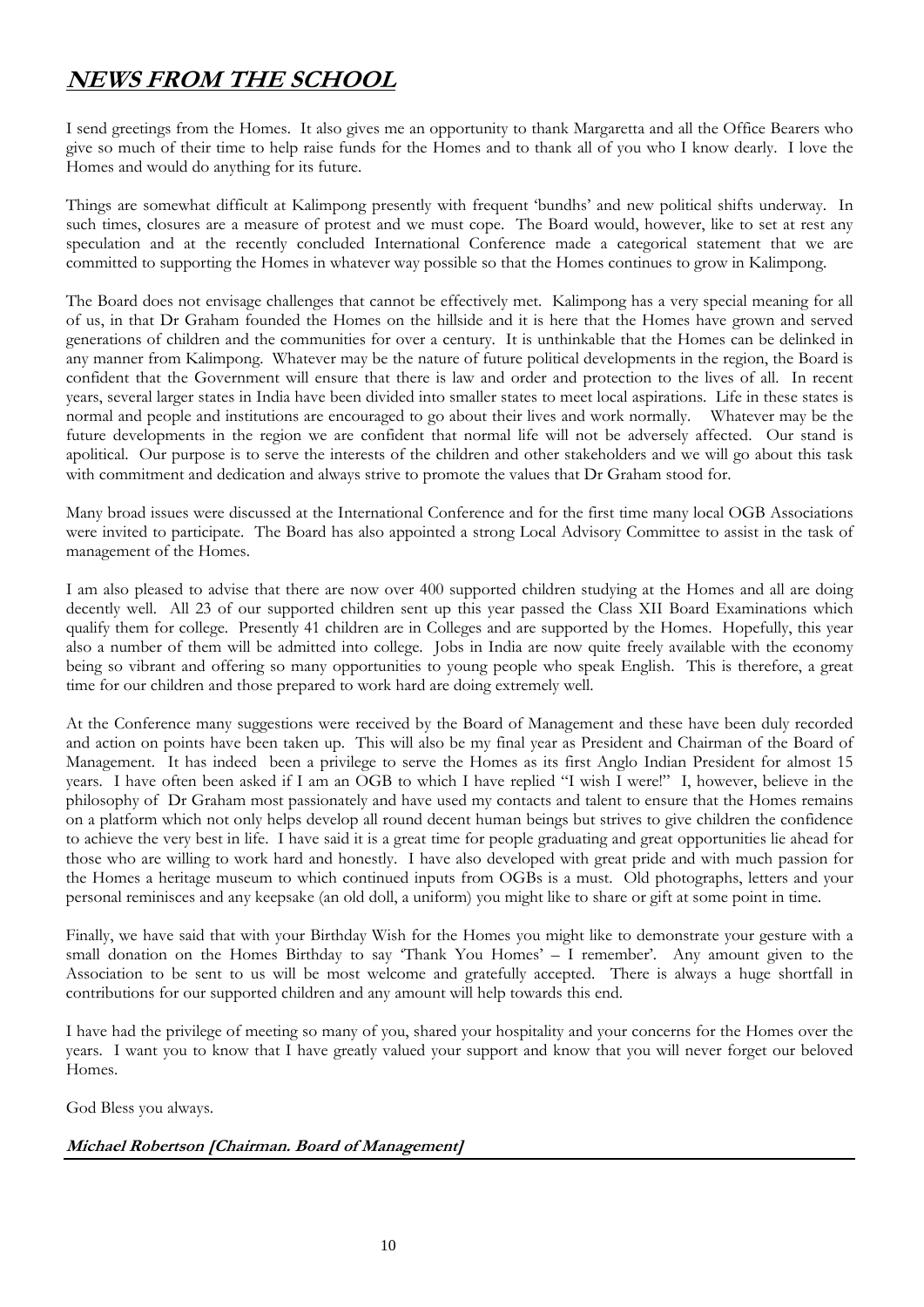The following message was received from Mr A Sampayo, Principal of Dr Graham's Homes on 23 June 2008 after we had held our AGM on 21 June. [MP – President]

I sincerely apologise for not sending the information that you had asked for much earlier than this. I trust the information will give you a brief account of the happenings in the Homes. My sincere wishes to everyone.

| 13 January 2008  | The ICSE and ISC sponsored students return to the Homes for special<br>coaching classes to prepare them for their examinations.                                                                                                                                                                                                                   |
|------------------|---------------------------------------------------------------------------------------------------------------------------------------------------------------------------------------------------------------------------------------------------------------------------------------------------------------------------------------------------|
| 14 February 2008 | The first Kolkata Party arrived. The Teaching Staff Meeting was held the same<br>day.                                                                                                                                                                                                                                                             |
| 15 February 2008 | The second Kolkata Party arrived.                                                                                                                                                                                                                                                                                                                 |
| 17 February 2008 | The Inaugural Service was held.                                                                                                                                                                                                                                                                                                                   |
| 18 February 2008 | The new academic session commenced.                                                                                                                                                                                                                                                                                                               |
| 29 February 2008 | The ICSE & ISC Theory examinations commenced. This year $167$ students sat<br>for the ISC (XII) Examination and 131 students sat for the ICSE (X)<br>Examination. The results of the said examinations were very good.<br>- 166<br>students passed in the ISC (XII) Examination and 128 students passed in the<br>ICSE (X) Examinations.          |
| 28 March 2008    | Dr Graham's Homes hosted the Senior Girl's Basketball Tournament and<br>came second.                                                                                                                                                                                                                                                              |
| 5 April 2008     | The Deolo Cup Cross Country Race was held. It was interesting to note that<br>we have some excellent sportsmen in the Junior School section.                                                                                                                                                                                                      |
| 9 May 2008       | The Prize Day for the academic year 2007 - 2008 was held. The Prize Winners<br>were excited to receive their gifts. Many Board Members, distinguished guests<br>and parents of the prize winners were present, after which they all gathered in<br>the Kindergarten Section for a cup of tea.                                                     |
| 10 May 2008      | The Annual May Fair. This is one event that is eagerly awaited by students and<br>teachers alike. Many food and game stalls were erected. Mr P R Pradhan,<br>former Principal of SUMI, who is a well known figure in Kalimpong was the<br>Chief Guest. This year Meenakshi Pradhan of Class XII (B) (Mansfield<br>Cottage) was crowned May Queen. |
| 11 May 2008      | The Annual Flower Service was held in the Chapel followed by a short service<br>in the Garden of Remembrance.                                                                                                                                                                                                                                     |
| 21 May 2008      | The Half-yearly Examinations commenced for all students.                                                                                                                                                                                                                                                                                          |
| 31 May 2008      | School closed for the Summer vacation. During the Summer break, those<br>children who stayed behind were delighted when arrangements were made for<br>cooking of all meals in the cottages for five days from the $2 - 6$ June inclusive.                                                                                                         |
| 16 June 2008     | We were supposed to resume classes on the 11 June but due to the present<br>political unrest being experienced in the District of Darjeeling this was delayed<br>until the 16 June.                                                                                                                                                               |

With kind regards.

**Mr A Sampayo Principal**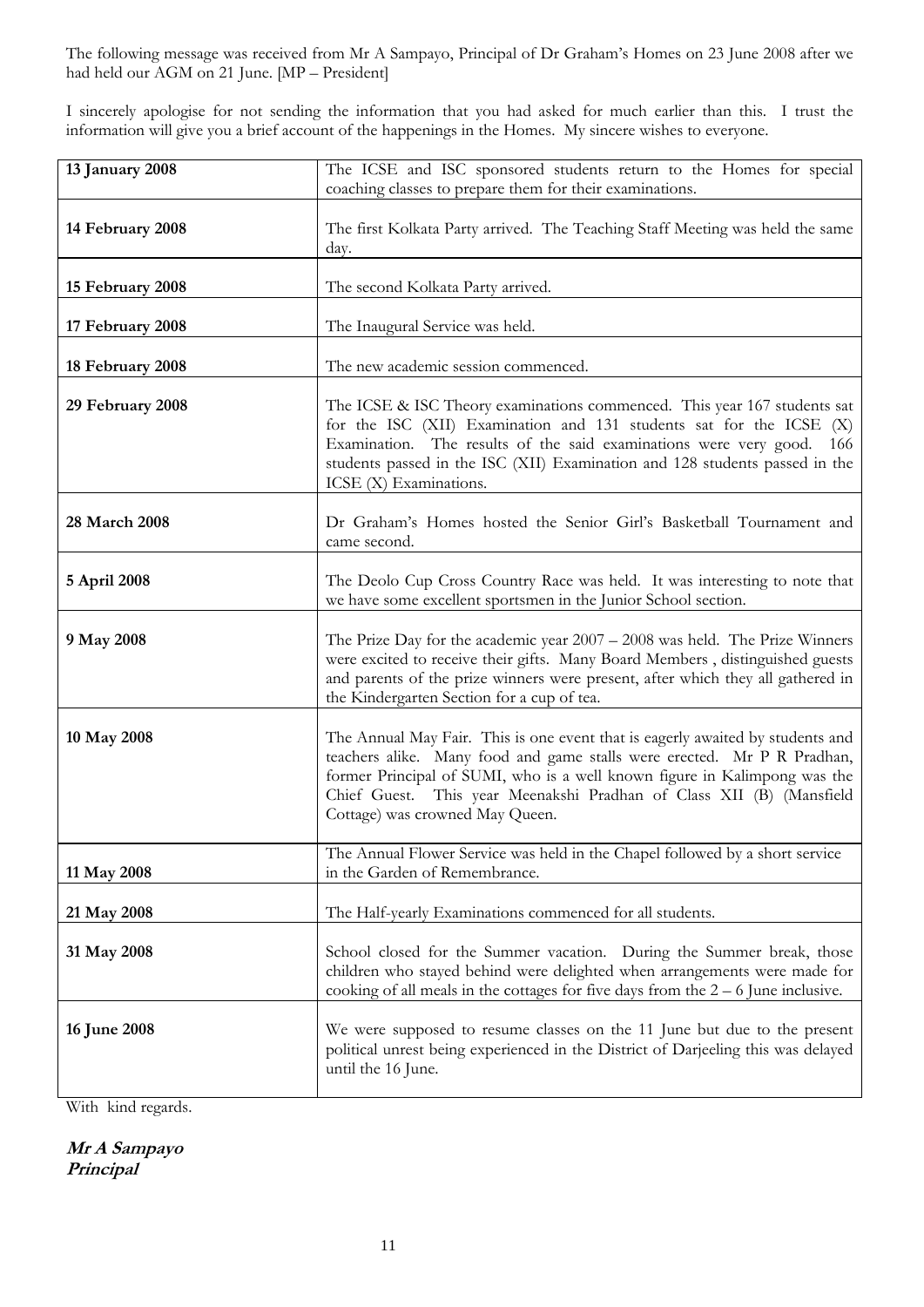### **KEEPING IN TOUCH**

#### **Yvonne Cordell (nee Drummond-Hay)**

Garry Cordell, Yvonne's son writes "I was wondering if you can help me. My Mum (Yvonne Cordell, Maiden name Drummond-Hay) attended Dr Graham's Homes in Kalimpong, India from 1940 – 1947 and she would love to get in touch with some of her old friends. If you can help in any way or point me in the right direction, I would be very grateful. Some of the ladies my Mum would like to get in touch with are Cynthia Verana, Florence Hatton and Judy Moran. Please help in any way".

Regards

#### **Garry Cordell**

Email: garry.cordell@btinternet.com

#### **George Ipe**

George Ipe lives in Singapore and has said that he would love to hear from any OGBs who remember him.

Email: george.ipe@reuters.com

-----------------------------------

#### **Marjorie Jacinta Smith**

George Smith would like to trace the whereabouts of his sister Marjorie Jacinta Smith. Their father's name was Thomas Edward Harper-Smith and he worked in Powai Tea Estate for most of his working life and then at Teok. His grandfather was in Bhataikal. Powai is somewhere near Digboi but has no idea where the other tea estates are located.

Marjorie Smith was not in DGH but did nursing and lived in Shillong or Tezpur in late 1956. She is most probably married so of course her name would have changed but hopefully someone will be able to give him some information about her.

If anyone is able to offer any assistance George Smith's contact details are given below:

Email: gsmith39@bigpond.net.au

31 McEwan Road Park Orchards Victoria Australia 3114. Tel. No: (61) 3 9876 1042

#### **Krishnan Nair Sushil**

I am proud to state that I was a student of Dr Graham's School and completed my education in 1962. I was a Heathland boy and remember that during the Chinese attack in September – October we were evacuated to Assam. I believe I was in Class V at the time. Mr Macmillan (Australian) was the Class Teacher. I would love to hear from any of my school mates who remember me.

My address is: 3B Maulana Azad Road New Delhi 11001 India